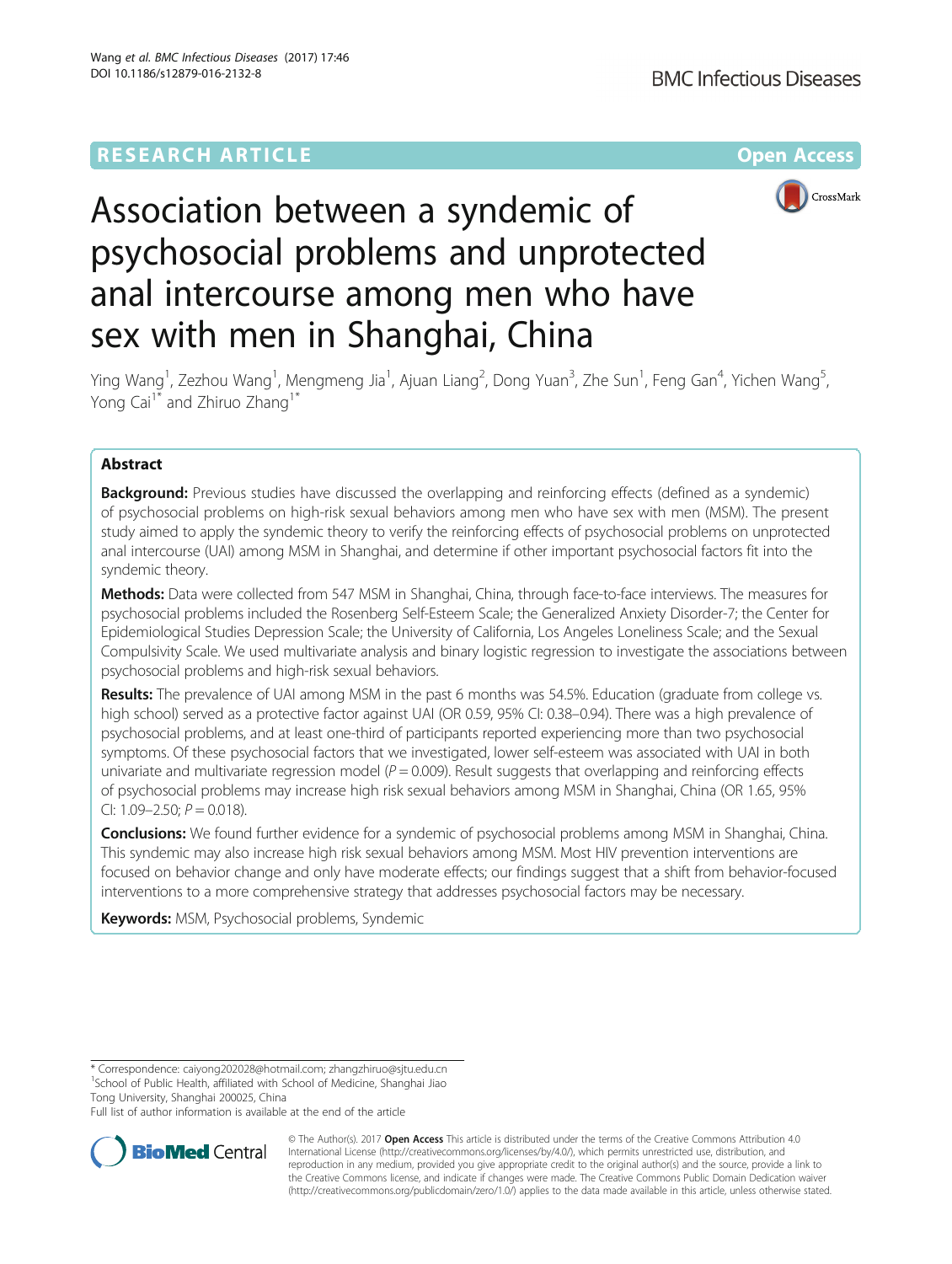# Background

The group of men who have sex with men (MSM) accounts for the largest number of new HIV infections [\[1](#page-7-0)]. The HIV infection rate in the Asian MSM population has dramatically increased in recent years, and unprotected anal intercourse (UAI) and multiple sexual partners (MSP) are considered to be the leading risk factors for HIV infection among MSM [\[2](#page-7-0)–[5](#page-7-0)]. This is also the case in China, and as MSM who have UAI with men may also have unprotected sex with women, there is a risk of spreading HIV to the general population [\[6](#page-7-0)]. There are an estimated 10 to 25 million MSM in China; estimates of the HIV prevalence due to high risk sexual behaviors (especially UAI) in the MSM population range from 6.5 to 7.2% [[6](#page-7-0)–[8](#page-7-0)]. When it comes to high-risk sexual behaviors among MSM, it mainly means UAI and MSP. Of those living with HIV/AIDS in China, an estimated 27.2% were infected via unprotected sexual intercourse among MSM [\[9](#page-7-0), [10](#page-7-0)].

The MSM population may not be accepted by most Chinese families. The pressure of being a minority group discriminated by mainstream society may cause psychosocial problems, such as depression and anxiety [[1, 2, 11](#page-7-0), [12\]](#page-7-0). Estimates of the prevalence of depression in the MSM population ranged from 29.2 to 63.9%, which were mostly due to social acceptance for homosexuality and other factors such as HIV-related stigma, whereas in the general population the prevalence was 5.3 to 23% [\[13](#page-7-0)]. Other psychosocial problems such as anxiety have also been suggested to be more prevalent among MSM than in the general population [\[14](#page-7-0)].

Some studies have noted that the high-risk sexual behaviors of MSM such as UAI were highly correlated with their psychosocial problems, and these psychosocial problems might contribute to HIV vulnerability [\[9](#page-7-0), [15, 16](#page-7-0)]. Serious psychosocial problems may also lead to high-risk sexual behaviors. Research on MSM in India showed that MSM with depressive symptoms tended to participate in UAI [[17](#page-7-0)]. Results from the article written by De Santis JP and Wilson PA indicated that higher levels of depressive symptoms had a statistically significant relationship to higher levels of high-risk sexual behaviors such as UAI. They suggested that increases in depression among sexually active MSM may result in externalizing symptoms such as sensation-seeking and the use of sex to avoid or alleviate negative affect [\[18](#page-7-0), [19](#page-7-0)]. Similar conclusions were drawn in studies with MSM in Spain, rural areas, and in older adults [\[18, 20](#page-7-0), [21](#page-7-0)]. Psychosocial problems may also be obstacles that prevent the MSM population from using health services. Research indicates that MSM with psychosocial problems usually do not visit a doctor even if when they are unwell [\[6](#page-7-0), [22\]](#page-7-0). Similarly, researchers in China concluded that psychosocial problems may increase the vulnerability to HIV among MSM [\[9](#page-7-0), [23](#page-7-0)]. It is important to understand the effect of co-occurring psychosocial problems on behavior as well. Psychosocial problems may interact with each other (syndemic) and increase the risk of HIV infection [\[2, 17, 24](#page-7-0)–[26](#page-7-0)]. A syndemic is defined as synergistically interacting health problems coming together and producing additional disease in a population; the various factors may have an additive effect and intensify each other [\[16, 27](#page-7-0)]. This was first found by Stall when he surveyed MSM in four major American cities [[26](#page-7-0)]. And the United States Center for Disease Control and Prevention (CDC) defined syndemic as more than two factors interacting with each other, and potentially causing an extra burden on people [\[28](#page-7-0), [29](#page-7-0)]. A number of studies have shown that psychosocial problems were syndemic factors which might lead to high-risk sexual behaviors among MSM [[6, 30, 31\]](#page-7-0). High-risk sexual behaviors have also been found to be highly correlated with the number of psychosocial problems [[15](#page-7-0)–[17](#page-7-0), [32](#page-7-0)]. Another survey found that the more frequently MSM reported participating in UAI, the more psychosocial problems there were [[33\]](#page-7-0).

Most research on MSM in China has focused on demographic characteristics, sexual behaviors, and HIV infection [\[34, 35\]](#page-8-0); only a small number of studies have explored the psychosocial context [[36](#page-8-0), [37\]](#page-8-0), and even fewer have considered the interacting and overlapping effects of psychosocial factors [\[11, 12\]](#page-7-0). In the present study, we investigated the prevalence of psychosocial problems in MSM in Shanghai, to determine if a syndemic of psychosocial problems could increase high-risk sexual behaviors and HIV infection in this population. Previous studies on the syndemic theory outline a framework consisting of several essential factors: drug use, depression, childhood abuse, and intimate partner violence; all of which were verified in most studies [[1](#page-7-0), [17, 21, 26,](#page-7-0) [38](#page-8-0)]. Other studies have shown that factors such as smoking, heavy alcohol use, anxiety, sexual compulsivity, and suicidal ideation may also fit into the syndemic theory [[12](#page-7-0), [15, 23](#page-7-0), [39\]](#page-8-0). Selfesteem and loneliness may also be important psychosocial factors for MSM, yet studies about these factors were disproportionately rare [[21](#page-7-0), [25](#page-7-0), [40](#page-8-0), [41](#page-8-0)]. Self-esteem is an important predictor of depressive symptoms, and people with lower self-esteem may experience higher stigma and be more depressed [\[42](#page-8-0)]. An association between homophobic stigma and risk-taking behaviors has been found [[43](#page-8-0)]. Another study showed that as loneliness increased, condom use among MSM decreased [\[44\]](#page-8-0). Therefore, we chose self-esteem and loneliness as psychosocial factors in addition to anxiety, depression, and sexual compulsivity. We hypothesized that these five co-occurring factors (selfesteem, anxiety, depression, loneliness, and sexual compulsivity) may interact synergistically, reinforce each other, and finally impose an extra burden on MSM in Shanghai,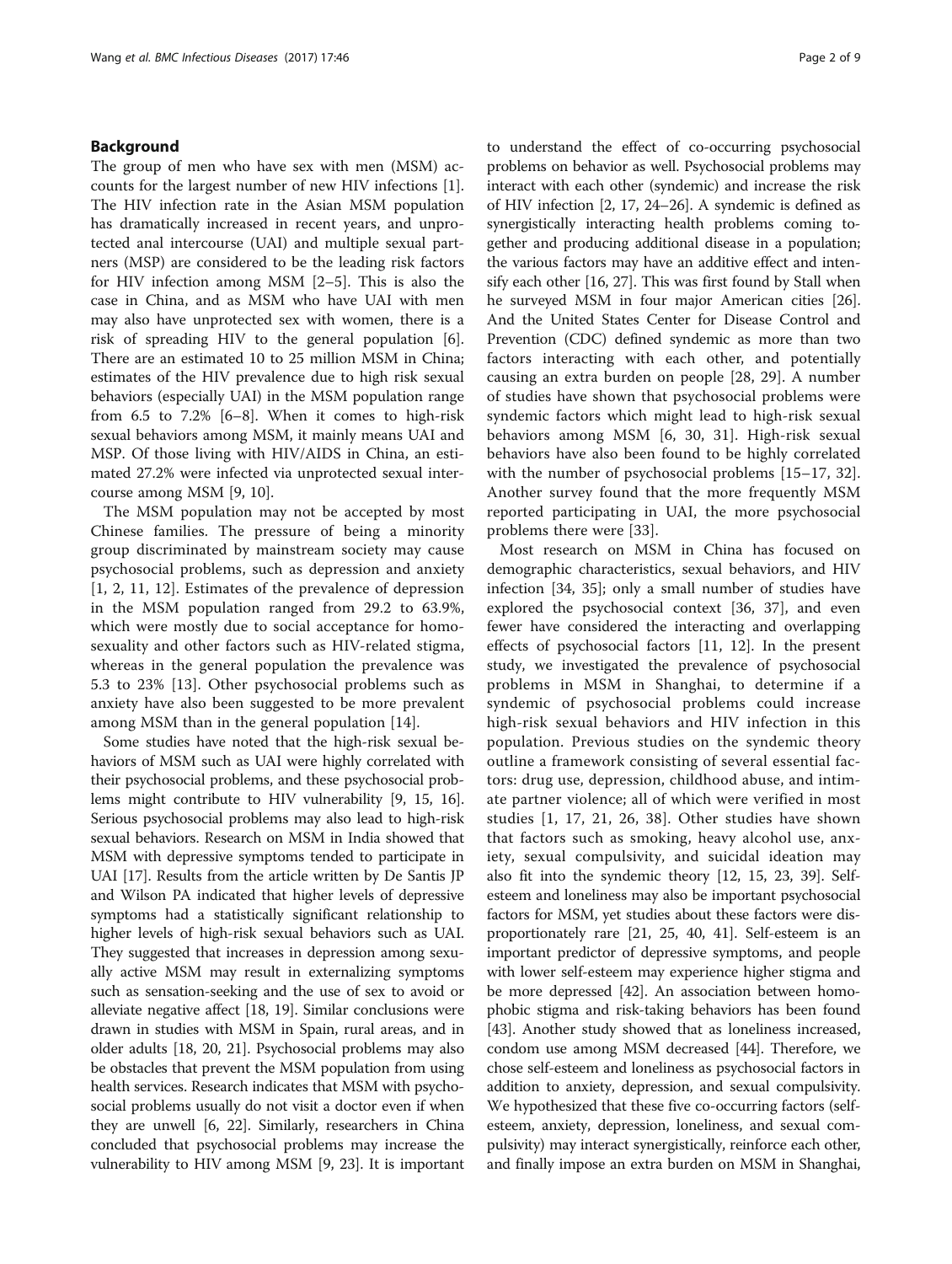China. Our findings may provide evidence in China for the syndemic theory, and show that different psychosocial factors may interact synergistically to increase HIV risk in the MSM population. If this is the case, attention should be directed to designing tailored, preventive strategies and holistic public health policies targeted to this population subgroup.

#### **Methods**

# Study setting

Shanghai is the economic center of China, and with its fast-growing economy and tolerance for subculture, it attracts MSM from all over the country. Our research group has a long-term cooperative relationship with the Shanghai Center for Disease Control and Prevention, the Shanghai Dermatology Hospital, and the Shanghai Youth AIDS Health Promotion Centre (a non-governmental organization). This cooperative relationship enabled us to conduct our study with MSM in Shanghai. Our target population was men who had sex with men in the past 6 months, regardless of how they identified themselves (e.g., bisexual, homosexual, or heterosexual).

#### Study and sampling procedure

The inclusion criteria were men who had sex with men in the past 6 months and were aged over 16 years. As they experience discrimination from mainstream society, most MSM tend to hide their sexual orientation. Therefore, it would be difficult to identify MSM and use a random trial method to conduct our survey. Instead, we used a snow-balling method to recruit eligible participants, and this proved to bean efficient way to approach a minority population. First, with help from the Shanghai Youth AIDS Health Promotion Centre, we located some individuals who met the inclusion criteria and invited them to complete the questionnaire. We then asked these initial participants to introduce other men eligible to take part in the survey. We repeated this procedure until we obtained the necessary sample size.

A review of the literature highlighted that the two most important risk indicators for HIV infection among MSM were UAI and MSP. We selected UAI as the observed variable. The reported prevalence of UAI among MSM varied from 41 to 78% (average of 50%) [\[9](#page-7-0), [32](#page-7-0), [38\]](#page-8-0). Assuming a UAI prevalence of 50%, an α of 0.05 and a relative sampling error of 0.1P, we calculated the necessary sample size as 400. We increased this by 50% to compensate for any sampling error. Given a target response rate of 95%, the final required sample size was 463.

In total, 567 MSM agreed to participate and 547 participants completed the questionnaire (response rate of 96%). Data were collected in face-to-face interviews. Each interview lasted about 30 min, and participants were paid 100

CNY (16.34 USD) before the interview as compensation for travel expenses.

#### Statistical analysis

Data were double-entered using Epidata 3.0. Data were analyzed with the Statistical Program for Social Sciences version 20.0 (IBM SPSS Statistics for Windows, Version 20.0. Armonk, NY: IBM Corp.). Descriptive statistics, such as means, standard deviations (SD), frequencies, and percentages were used to examine the sociodemographic characteristics of MSM in Shanghai.

We analyzed data in five steps. First, we described the demographic characteristics and evaluated their association with UAI by univariate logistic regression. Second, we analyzed psychosocial factors and tested their association with UAI by univariate logistic regression after adjusting for statistically significant demographic variables. Third, we used a forward stepwise multivariate logistic regression to evaluate risk psychosocial factors after adjusting for significant demographic variables. Fourth, we conducted binary logistic regression to test the syndemic effects between all psychosocial factors and UAI after adjusting for significant demographic variables. Finally, we also tested the syndemic effects after excluding significant psychosocial factors which were verified in step three. All the significance level was set at 0.05.

#### Ethical considerations

We obtained approval for the present study from the Ethics Committee of the School of Public Health Shanghai Jiao Tong University. Background information about the survey was given to all participants, after which they were given written informed consent forms, which set out the goal and procedure of the study, as well as the potential risks. Written informed consent was obtained from all participants before the study began. During the recruitment and interview procedure, participants were free to ask any questions and to withdraw if they did not wish to continue.

#### Measures

# Background characteristics

Socio-demographic characteristics including age, educational level, marital status, monthly income, residential status, self-report sexual orientation, and self-reported HIV status were collected.

### Psychosocial problems

Psychosocial problems including self-esteem, anxiety disorder, depression, loneliness, and sexual compulsivity were measured using standard scales.

# Rosenberg self-esteem scale

Self-esteem is correlated with many other indicators of psychosocial health problems, and is considered to core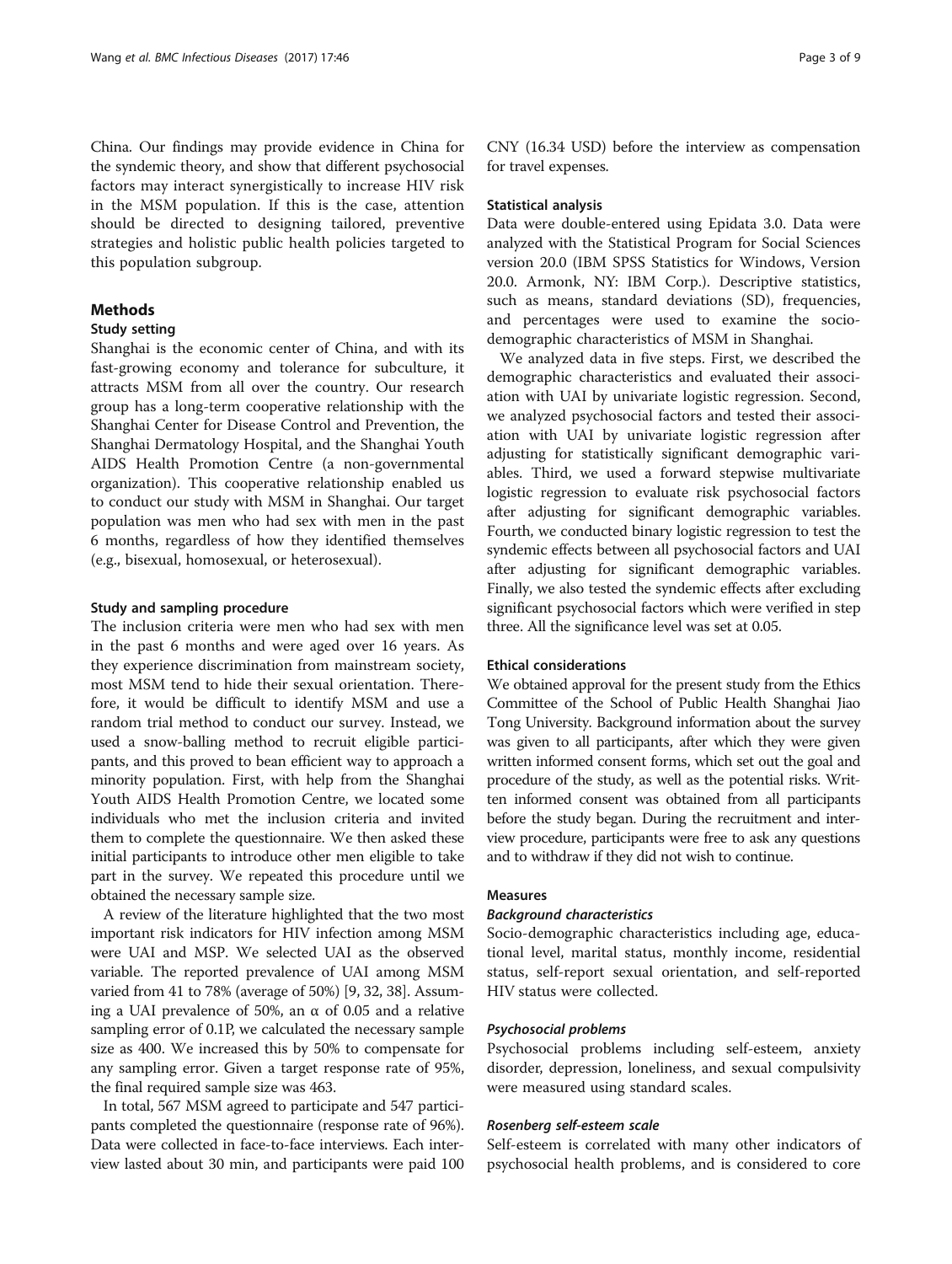measurement of psychosocial health problems [\[45\]](#page-8-0). The Rosenberg Self-Esteem Scale is a reliable and valid tool to assess self-esteem and is widely used in scientific research [[46\]](#page-8-0). It consists of 10 Likert-type items, for example, "I feel that I am a person of worth, at least I am equal to others" [[47\]](#page-8-0). Responses to all items are on a 4-point scale, ranging from strongly agree to strongly disagree. For items 1, 2, 4, 6, and 7, "strongly agree" is scored 3, "agree" is scored 2, "disagree" is scored 1, and "strongly disagree" is scored 0. Items 3, 5, 8, 9, and 10 are reversed ("strongly agree" is scored 0 and "strongly disagree" is scored 3). The score range was 0 to 30 (Cronbach's alpha coefficient 0.839). Scores between 15 and 25 are considered to be within the normal range, and scores below 15 suggest low self-esteem [\[46](#page-8-0)].

#### Generalized anxiety disorder-7 (GAD-7)

Standardized rating scales such as the GAD-7are used to assess severity of symptoms of generalized anxiety disorder. The GAD-7 has also been used to diagnose and assess anxiety symptoms [[48](#page-8-0)]. It comprises 7 items describing symptoms that participants may have experienced in the previous2 weeks (e.g., I feel nervous and upset). Responses to all items are on a 4-point scale  $(0 =$  totally none to  $4 =$  almost every day). Total scores range from 0 to 28 (Cronbach's alpha coefficient 0.922), with scores over 10 suggesting the presence of anxiety disorder [[48](#page-8-0)].

#### Center for epidemiological studies depression scale (CESD)

Depressive symptoms were assessed with the CESD. Participants are asked 20 questions to assess the depressive symptoms they experienced in the previous 1 week (e.g., I feel sad.). Each item is scored from 0 to 3 (0 = rarely or none of the time,  $1 =$ some or little of the time,  $2 =$ moderately or much of the time, and 3 = most or almost all the time). Items 4, 8, 12, and 16 are reversed in valence. Scores for each item are summed to provide a total score. The scores ranged from 0 to 60 (Cronbach's alpha coefficient 0.891). Higher scores indicate more severe depressive symptoms. Scores over 16 were used to define major depressive symptoms.

# University of California, Los Angeles Loneliness Scale (UCLA Loneliness Scale)

Loneliness symptoms were assessed using the 8-item UCLA Loneliness Scale (e.g., "I feel isolated"). Responses are on a 4-point Likert scale ranging from 0 to 3. Items 3 and 6 were reversed in valence (Cronbach's alpha coefficient 0.829). Scores over 18 suggest loneliness symptoms.

#### Sexual compulsivity scale

Sexual compulsivity was assessed with 10 questions or statements (e.g., "I think of sex when I am working"). Item 1 is reversed in valence (Cronbach's alpha

coefficient 0.860). Scores over 26 indicate sexual compulsivity symptoms.

#### Syndemic of psychosocial factors

If more than two psychosocial problems occurred at the same time in an individual participant, we assumed there was a syndemic phenomenon. A syndemic variable was created by counting the number of psychosocial factors.

# Unprotected anal intercourse

Participants were asked questions about condom use when having anal sex with male sex partners in the past 6 months. We used a Likert scale to measure condom use, with response options ranging from 1 (never) to 5 (always). Men who responded with a number other than 5 (always) were considered to have participated in unprotected sex when having anal sex.

#### Results

#### Participants' characteristics

In total, 547 participants completed the questionnaire. Table [1](#page-4-0) presents the participants' demographic characteristics. The age of participants ranged from 17.33 to 65.33 years (mean =  $30.50$  years;  $SD = 8.84$  years). Those aged 25 to 40 years accounted for 61.6% of participants. The majority (71.3%) of participants went to college, indicating that most participants had a background of higher education; 79.3% were single and 15.0% were married to a woman. Around 24.3% of participants earned less than 3000 RMB per month (approximately 488 USD), and 73.1% came from outside Shanghai. Of the participants, 71.3% identified themselves as homosexual and 6.8% of participants self-reported being HIV positive. In addition, the prevalence of UAI in the past 6 months was 54.5%.

#### Psychosocial factors

Table [2](#page-4-0) describes the prevalence of participants' individual psychosocial factors. Around 10.6% of participants reported having low self-esteem, 12.2% reported experiencing anxiety, 52.1% reported feeling depressed, and 24.2% reported feeling lonely. The prevalence of sexual compulsivity was 20.3%. Approximately 35.5% reported having more than two psychosocial problems, which were considered syndemic of the five psychosocial factors.

Socio-demographic characteristics and associations with UAI We used a univariate logistic regression to analyze the association between socio-demographic characteristics and UAI (Table [3\)](#page-5-0). Those with a high educational background (graduate from college) were less likely to participate in UAI, and those with a poor educational background were more likely to do so (OR 0.59, 95% CI: 0.38–0.94). Participants with a monthly income between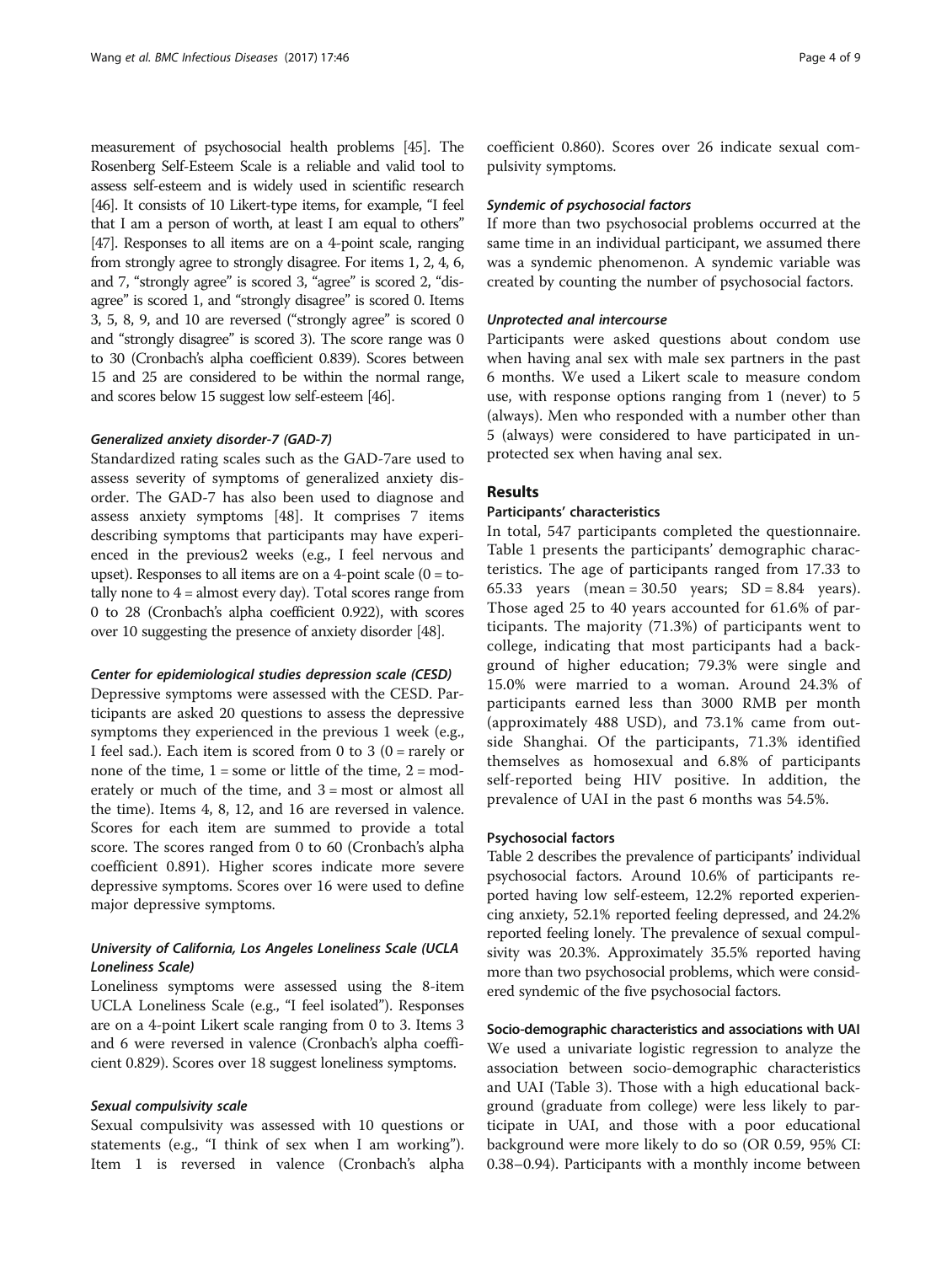equivalent to 480 USD; 6000 equivalent to 960 USD

3000 and 6000 were more likely to engage in UAI when compared with those with a monthly income less than 3000 (OR 1.90, 95% CI: 1.20–3.01).

# Associations between psychosocial factors and UAI

After controlling for demographic factors such as education and monthly income, we used a binary logistic regression model to analyze the relationships between psychosocial factors and UAI. Table [4](#page-5-0) shows that after controlling for demographic factors. Self-esteem was significant in univariate logistic regression. We conducted a multivariate logistic regression to evaluate the multiple psychosocial problems (including self-esteem) with UAI among MSM. The result showed that selfesteem remained significant ( $P = 0.009$ ). However, most p values of other four psychosocial factors were above 0.05, indicating that the association between UAI and single psychosocial factors was ambiguous.

If two or more than two psychosocial factors (syndemic of five psychosocial factors) occurred at the same time for a single participant, they were more likely to report engaging in UAI in the past 6 months (OR 1.65, 95% CI: 1.09–2.50;  $P = 0.018$ ). As self-esteem was significant in both univariate and multivariate regression model, we tried to exclude self-esteem from the model to avoid its effects, and use other four psychosocial factors to verify the overlapping and reinforcing effects on UAI (syndemic of four psychosocial factors). Results still showed positive associations between these four syndemic factors and UAI among MSM, Shanghai, China (OR 1.52, 95% CI: 1.06–2.20) (Table [5](#page-6-0)).

#### **Discussion**

CESD

UCLA Loneliness Scale

Sexual compulsivity

Syndemic of five factors

We found that more than half of the participants (54.5%) reported having had UAI in the past 6 months. This indicates that a high number of MSM in Shanghai have engaged in high-risk sexual behaviors, particularly as the prevalence of HIV was 6.8%. Our finding suggests an urgent need to promote safe sex among MSM to prevent HIV spread to the general population. This was consistent with findings from other studies [[6, 9\]](#page-7-0).

We found that a background of higher education was a protective factor against UAI. It may be that those with a better education understand more about HIV prevention. The association between monthly income and UAI was more complicated. Our findings indicated that to a

| Characteristics                    | $\sqrt{n}$        | $\%$ |
|------------------------------------|-------------------|------|
| Age (years)                        | $(17.33 - 65.33)$ |      |
| < 25                               | 148               | 27.1 |
| $25 - 40$                          | 337               | 61.6 |
| >40                                | 62                | 11.3 |
| Education                          |                   |      |
| High school                        | 157               | 28.7 |
| College                            | 390               | 71.3 |
| Marital Status                     |                   |      |
| Single                             | 434               | 79.3 |
| Married                            | 82                | 15.0 |
| Divorced or Widowed                | 31                | 5.7  |
| Monthly income (CNY <sup>a</sup> ) |                   |      |
| < 3000                             | 133               | 24.3 |
| 3000-6000                          | 211               | 38.6 |
| >6000                              | 203               | 37.1 |
| Residential status                 |                   |      |
| Local inhabitant                   | 147               | 26.9 |
| Non-local inhabitant               | 400               | 73.1 |
| Self-report Sexual orientation     |                   |      |
| Not homosexual                     | 157               | 28.7 |
| Homosexual                         | 390               | 71.3 |
| <b>HIV Positive</b>                |                   |      |
| Yes                                | 24                | 4.4  |
| No                                 | 523               | 95.6 |
| Unprotected anal intercourse (UAI) |                   |      |
| <b>No</b>                          | 249               | 45.5 |
| Yes                                | 298               | 54.5 |

<span id="page-4-0"></span>Table 1 Socio-demographic characteristics of men who have sex with men in Shanghai, China ( $n = 547$ )

| <b>Factors</b>               | N   | $\frac{0}{0}$ |  |  |  |
|------------------------------|-----|---------------|--|--|--|
| Rosenberg Self-Esteem Scale  |     |               |  |  |  |
| High level (Score $\geq$ 15) | 489 | 894           |  |  |  |
| Low level (Score $<$ 15)     | 58  | 10.6          |  |  |  |
| <b>GAD Anxiety</b>           |     |               |  |  |  |

Low level (Score <10) 480 480 87.8 High level (Score  $\geq$ 10) 67 12.2

Low level (Score <16) 262 47.9 High level (Score  $\geq 16$ ) 285 52.1

Low level (Score  $\leq 18$ ) 414 414 75.8 High level (Score >18) 132 24.2

Low level (Score  $\leq 26$ ) 435 435 79.7 High level (Score >26) 111 20.3

No 64.5 Yes 25.5

**Table 2** Psychosocial factors of MSM in Shanghai, China ( $n = 547$ )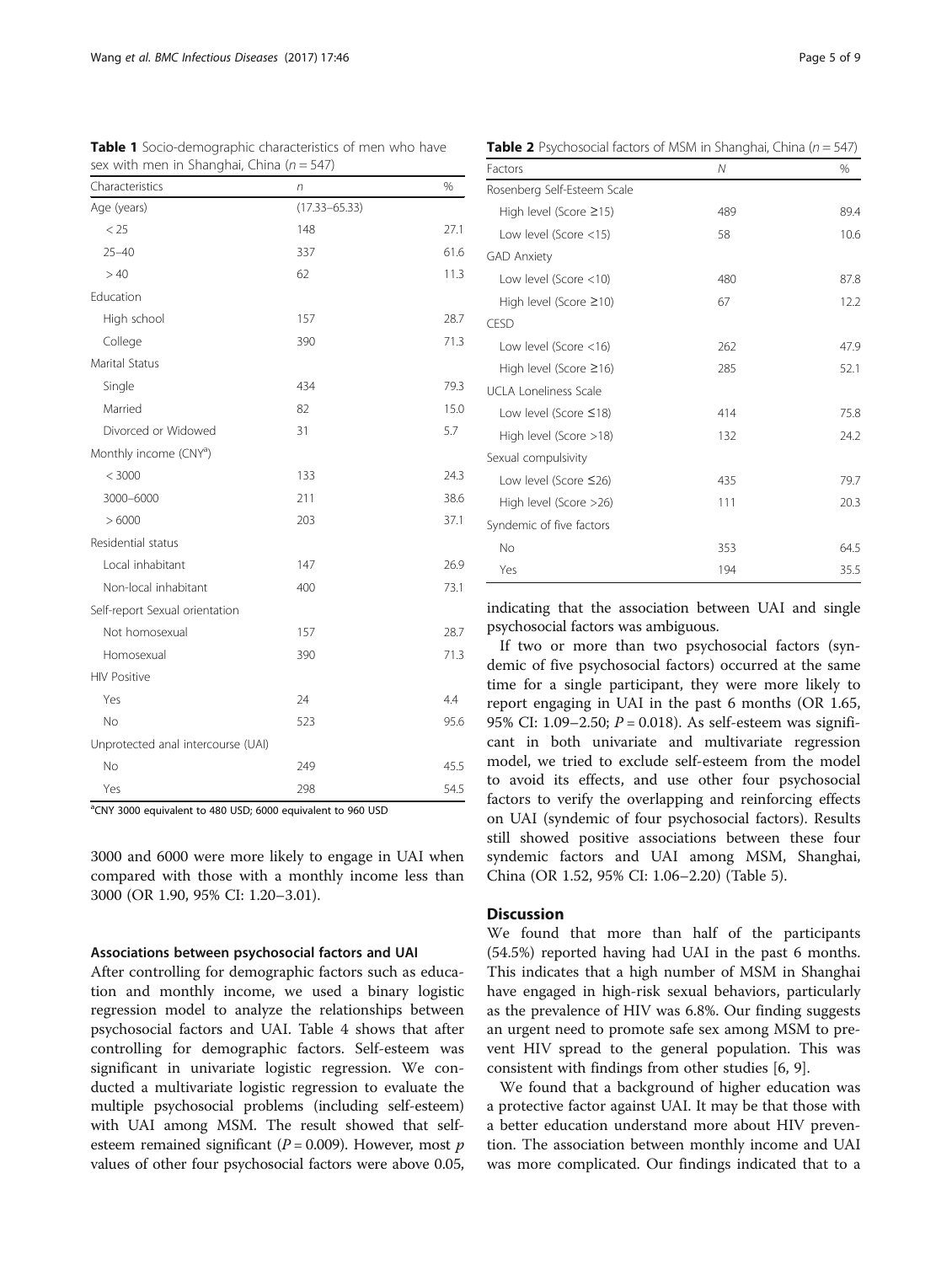<span id="page-5-0"></span>Table 3 Associations between socio-demographic characteristics and unprotected anal intercourse among MSM in Shanghai, China

| Characteristics                    | N   | %    | ORu (95% CI)            |  |
|------------------------------------|-----|------|-------------------------|--|
| Age (years)                        |     |      |                         |  |
| < 25                               | 76  | 51.4 | 1                       |  |
| $25 - 40$                          | 187 | 55.5 | $1.06(0.69 - 1.63)$     |  |
| >40                                | 35  | 56.5 | $1.10(0.54 - 2.21)$     |  |
| Education                          |     |      |                         |  |
| High school                        | 99  | 63.1 | 1                       |  |
| College                            | 199 | 51.0 | $0.59(0.38 - 0.94)$ *   |  |
| <b>Marital Status</b>              |     |      |                         |  |
| Single                             | 233 | 53.7 | 1                       |  |
| Married                            | 48  | 58.5 | $0.86(0.50 - 1.50)$     |  |
| Divorced or Widowed                | 17  | 54.8 | $0.76$ $(0.34 - 1.70)$  |  |
| Monthly income (CNY <sup>a</sup> ) |     |      |                         |  |
| < 3000                             | 64  | 48.1 | 1                       |  |
| 3000-6000                          | 132 | 62.6 | $1.90(1.20 - 3.01)^{*}$ |  |
| >6000                              | 102 | 50.2 | 1.32 (0.79-2.20)        |  |
| Residential status                 |     |      |                         |  |
| Local inhabitant                   | 80  | 54.4 | 1                       |  |
| Non-local inhabitant               | 218 | 54.5 | $0.91(0.60 - 1.37)$     |  |
| Self-reported Sexual orientation   |     |      |                         |  |
| Not homosexual                     | 91  | 58.0 | 1                       |  |
| Homosexual                         | 207 | 53.1 | $0.86(0.58 - 1.28)$     |  |

ORu odds ratio obtained from forward stepwise univariate logistic regression <sup>a</sup>CNY 3000 equivalent to 480 USD; 6000 equivalent to 960 USD;  $* p < 0.05$ 

certain level, the prevalence of UAI increased as monthly income increased. However, this pattern of behavior changed when monthly income exceeded a certain amount (6000RMB).

Most research on MSM in China has focused on highrisk sexual behaviors. There was a paucity of literature exploring psychosocial factors and their relationship to high-risk sexual behaviors. Our findings indicated a high prevalence of psychosocial problems among MSM in Shanghai, China. More than half of the participants (52.1%) suffered from depression and 35.5% had been diagnosed with at least two symptoms of psychosocial problems. Of these five psychosocial factors, lower selfesteem was associated with UAI in both univariate and multivariate regression model, while other factors were insignificant. Although the occurrence of a single psychosocial factor was not necessarily associated with UAI, there was a greater chance that he might engage in UAI (OR 1.65, 95% CI: 1.09–2.50;  $P = 0.018$ ) if a participant suffered from more than two psychosocial factors. Even if we excluded self-esteem from the model and employed another univariate logistic regression analysis, the syndemic effect of psychosocial problems on UAI was still significant. This supported our hypothesis that the overlapping and reinforcing effect (syndemic) of psychosocial problems might exist in MSM in Shanghai, China. In addition, the co-occurrence of psychosocial factors may fuel high-risk sexual behaviors and HIV infection in MSM in Shanghai, China.

Most intervention strategies targeting this population subgroup focus on behavioral change. These strategies have only had a moderate effect in reducing high-risk

**Table 4** Associations between psychosocial factors and UAI among MSM, Shanghai, China ( $n = 547$ )

| Factors                      | $\eta$ | %    | ORu (95% CI)          | AOR (95% CI)        | ORm (95% CI)       | P     |
|------------------------------|--------|------|-----------------------|---------------------|--------------------|-------|
| Rosenberg Self-esteem        |        |      |                       |                     |                    |       |
| High level (Score ≥15)       | 257    | 52.6 |                       |                     |                    |       |
| Low level (Score <15)        | 41     | 70.7 | $2.18(1.20 - 3.94)^*$ | $1.94$ (1.06-3.56)* | 2.19 (1.21-3.95)** | 0.009 |
| <b>GAD Anxiety</b>           |        |      |                       |                     |                    |       |
| Low level (Score $<$ 10)     | 257    | 53.5 |                       |                     |                    |       |
| High level (Score $\geq$ 10) | 41     | 61.2 | $1.37(0.81 - 2.31)$   | $1.42(0.83 - 2.42)$ |                    |       |
| <b>CESD</b>                  |        |      |                       |                     |                    |       |
| Low level (Score $<$ 16)     | 137    | 52.3 |                       |                     |                    |       |
| High level (Score $\geq$ 16) | 161    | 56.5 | $1.19(0.85 - 1.66)$   | $1.19(0.84 - 1.67)$ |                    |       |
| <b>UCLA Loneliness</b>       |        |      |                       |                     |                    |       |
| Low level (Score ≤18)        | 218    | 52.7 |                       |                     |                    |       |
| High level (Score >18)       | 79     | 59.8 | $1.34(0.90 - 2.00)$   | $1.25(0.83 - 1.88)$ |                    |       |
| Sexual compulsivity          |        |      |                       |                     |                    |       |
| Low level (Score ≤26)        | 228    | 52.4 |                       |                     |                    |       |
| High level (Score >26)       | 69     | 62.2 | 1.49 (0.97-2.29)      | 1.42 (0.92-2.19)    |                    |       |

AOR adjusted OR, odds ratios adjusted for education level and monthly income, ORm odds ratio obtained from forward stepwise multivariate logistic regression  $*p < 0.05, **p < 0.01$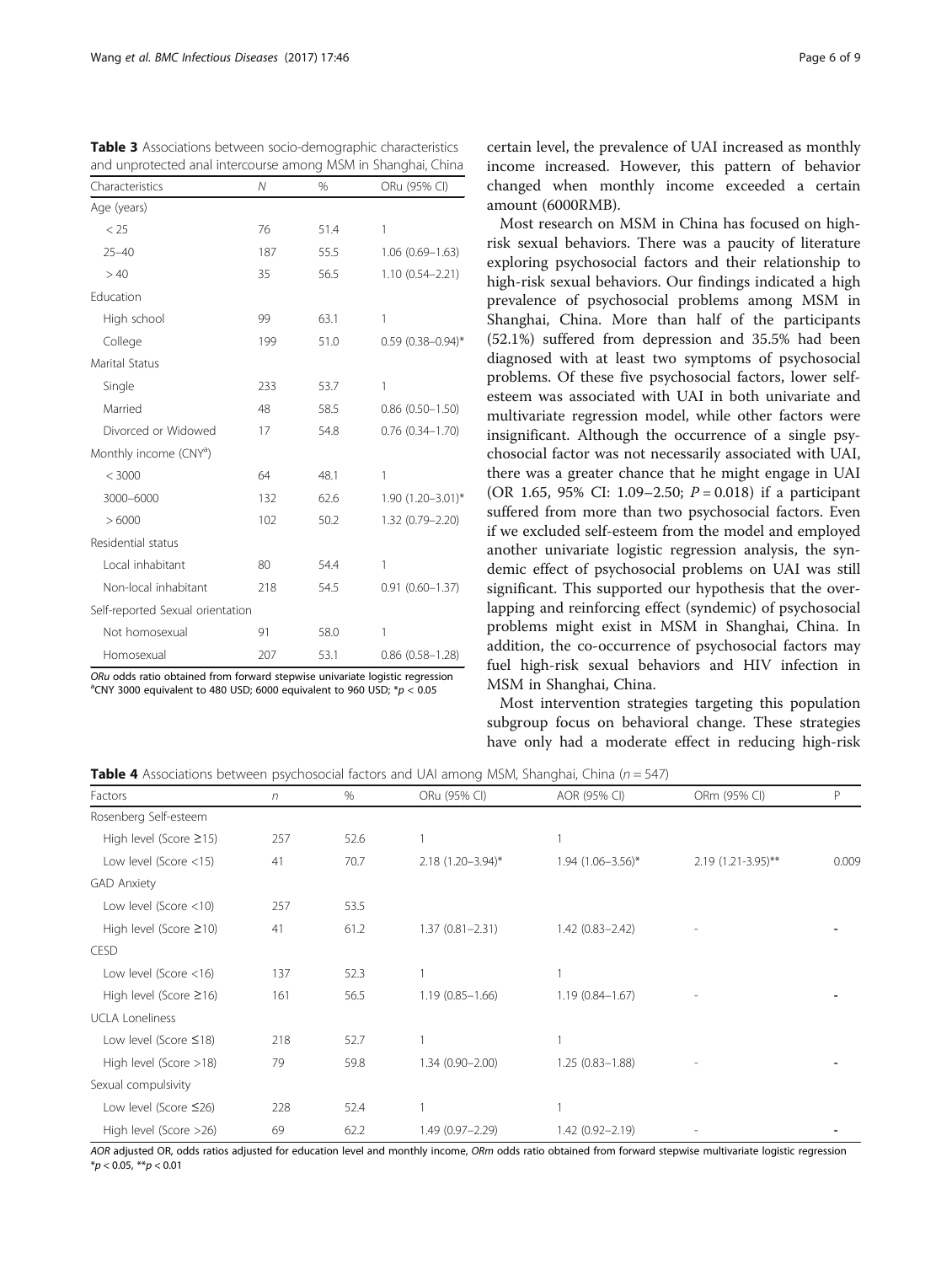|                                                                  | Number (%) | MSM who have UAI |                   |
|------------------------------------------------------------------|------------|------------------|-------------------|
|                                                                  |            | $N$ (row%)       | AOR (95% CI)      |
| Have a syndemic of five psychosocial factors                     |            |                  |                   |
| No (have no more than 1 psychosocial problem)                    | 353 (64.5) | 177 (50.1)       |                   |
| Yes (have 2 or more psychosocial problems)                       | 194 (35.5) | 121 (62.4)       | 1.65 (1.09–2.50)* |
| Have a syndemic of four psychosocial factors exclude Self-esteem |            |                  |                   |
| No (have no more than 1 psychosocial problem)                    | 373 (68.2) | 191 (51.2)       |                   |
| Yes (have 2 or more psychosocial problems)                       | 174 (31.8) | 107(61.5)        | 1.52 (1.06–2.20)* |

<span id="page-6-0"></span>**Table 5** Associations between syndemic factors and UAI among MSM, Shanghai, China ( $n = 547$ )

 $*_{p}$  < 0.05

behaviors for HIV [\[1](#page-7-0), [49](#page-8-0)]. As the additive effect of psychosocial problems may reduce the effects of HIV preventive strategies, a holistic framework should be considered for this population. We observed associations between syndemic psychosocial factors, high-risk sexual behaviors, and HIV infection among MSM in Shanghai, China. As 35.5% of participants had more than two psychosocial problems, and this syndemic may increase high-risk sexual behaviors and HIV infection, a tailored preventive strategy should be implemented that addresses the compounding and amplifying effect between psychosocial factors as well as behavioral interventions.

Our study had several limitations. First, we used a cross-sectional design, and this limited the exploration of influential factors and the inference of causal influences. Second, we used a snow-balling method to identify eligible participants rather than a random trial. All participants were recruited from MSM who attended the Shanghai Youth AIDS Health Promotion Centre to have an HIV test, and therefore excluded those who were unwilling to have an HIV test. Therefore, in a future study we should expand the sample size to cover those who did not want access to a HIV test. Finally, because high-risk sexual behaviors such as UAI are sensitive topics in mainland China and all data were self-reported, participants may not have been completely truthful. Biases in self-reported data were inevitable; however, reliability and validity studies indicated a good test-retest and fit of the results for the measures used.

Despite these limitations, our findings showed that most MSM in Shanghai, China engaged in high-risk sexual behaviors, and suffered from psychosocial problems to some extent. A number of MSM also simultaneously experienced more than two kinds of psychosocial problems, which may have an additive effect. Our results provided evidence to support a holistic approach in intervention strategies targeted to this group that focus on psychosocial factors as well as behavior change. Our goal was not only to promote safe sex, but also to reduce psychosocial problems.

# Conclusions

MSM represents the largest number of the population infected with HIV. This group is also affected by various psychosocial problems. Many studies have suggested strong links between psychosocial burdens, high-risk sexual behaviors, and HIV infection, referred as a syndemic, with a mutually reinforcing (additive or multiplicative) nature. However, to date, little is known about the psychosocial problems in the MSM population in China. Our cross-sectional study investigated the prevalence of psychosocial problems and tested the syndemic theory among MSM in Shanghai, China, and determined the direction and magnitude of the associations between psychosocial factors and high-risk behaviors among MSM. Our findings may provide evidence to inform tailored preventive strategies and public health policies targeting at this population subgroup.

#### Abbreviations

CDC: Center for disease control and prevention; CESD: Center for epidemiological studies depression scale; GAD-7: Generalized anxiety disorder-7; HIV: Human immunodeficiency virus; MSM: Men who have sex with men; MSP: Multiple sexual partners; OR: Odds ratio; SD: Standard deviation; UAI: Unprotected anal intercourse; UCLA Loneliness Scale: University of California, Los Angeles Loneliness Scale

#### Acknowledgments

We are grateful to the study participants for their contribution. We thank the Shanghai Center for Disease Control and Prevention, the Shanghai Dermatology Hospital, and the Shanghai Youth AIDS Health Promotion Centre for helping us to organize the survey. We thank Yi Zhang for her advice for the conception of the manuscript and Dr. Edward C. Mignot for linguistic advice.

#### Funding

This study was sponsored by the Shanghai Municipal Education Commission (14YS022), the Shanghai Jiao Tong University School of Medicine (14XJ10007), the Cross-study Research Foundation about Medicine and Engineering of Shanghai Jiao Tong University (YG2014QN23), the National Natural Science Funds of China (71603166, 71673187, 71273174), the Shanghai Pujiang Program (14PJC076), Shanghai Key Discipline Construction Project in Public Health (15GWZK1002), 2016 Shanghai Jiao Tong University School of Public Health –SCDC Research Cooperation Fund and the Social Cognitive and Behavioral Sciences program of Shanghai Jiao Tong University (14JCRY03). The funders had no role in the study design, data collection and analysis, decision to publish, or preparation of the manuscript.

#### Availability of data and materials

Because the data have some sensitive information, data will not be shared according to the agreement with the participants.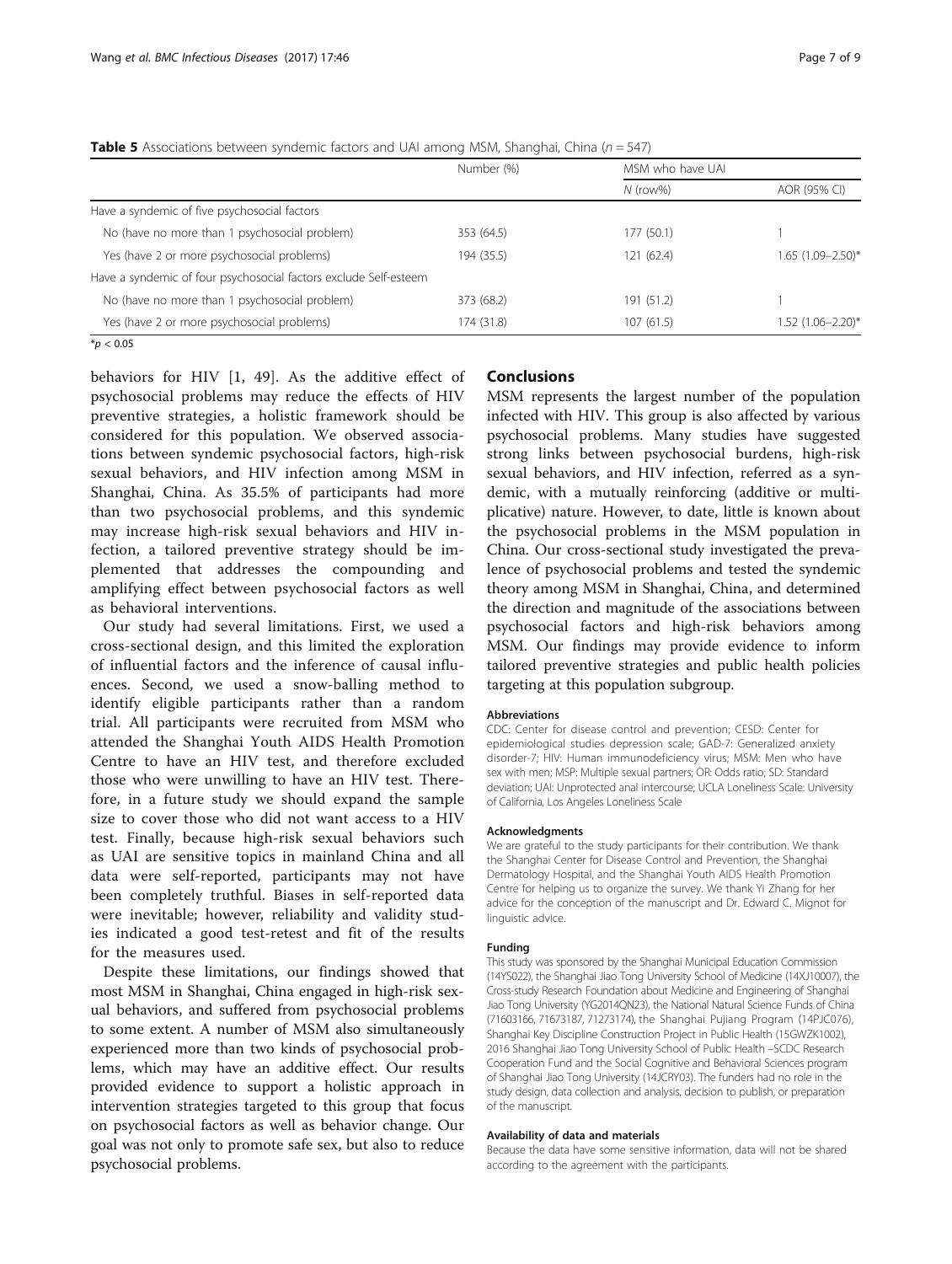#### <span id="page-7-0"></span>Authors' contributions

YC,YW and other authors discussed, conceived and designed the study. MMJ, AJL, YCW, ZS and ZZW performed the data collection and involved in data analysis. YW and YC analyzed the data with the suggestions from other authors. FG contributed reagents, materials, analysis tools and the critical revision. YW, YC, DY and ZRZ wrote the paper. YW, YC, ZZW, DY and ZRZ contributed a lot to the revision of the manuscript. All authors read and approved the final manuscript.

#### Competing interests

The authors declare that they have no competing interests.

#### Consent for publication

Not applicable.

#### Ethics approval and consent to participate

Ethical approval was provided by School of Public Health Shanghai Jiao Tong University. And we got the written consent from the participants.

#### Author details

<sup>1</sup>School of Public Health, affiliated with School of Medicine, Shanghai Jiao Tong University, Shanghai 200025, China. <sup>2</sup>Renji Hospital, affiliated with School of Medicine Shanghai Jiao Tong University, Shanghai 200127, China. <sup>3</sup>Shanghai Municipal Center for Disease Control and Prevention, Shanghai 200336, China. <sup>4</sup> School of Continuing Education, Shanghai Jiao Tong University, Shanghai 200030, China. <sup>5</sup>Ruijin Hospital, affiliated with School of Medicine, Shanghai Jiao Tong University, Shanghai 200032, China.

#### Received: 15 April 2016 Accepted: 15 December 2016 Published online: 07 January 2017

#### References

- 1. Safren SA, Reisner SL, Herrick A, Mimiaga MJ, Stall RD. Mental health and HIV risk in men who have sex with men. J Acquir Immune Defic Syndr. 2010;55 Suppl 2:S74–7.
- 2. Thomas B, Mimiaga MJ, Kumar S, Swaminathan S, Safren SA, Mayer KH. HIV in Indian MSM: reasons for a concentrated epidemic & strategies for prevention. Indian J Med Res. 2011;134:920–9.
- Bai X, Luo S, Wang X, Yang J, Fan S, Yu M, et al. [Change of risky sexual behaviors among men who have sex with men before and after recent identification of HIV diagnosis]. Zhonghua Liu Xing Bing Xue Za Zhi. 2014;35:489–93.
- 4. Li HM, Peng RR, Li J, Yin YP, Wang B, Cohen MS, et al. HIV incidence among men who have sex with men in China: a meta-analysis of published studies. PLoS One. 2011;6:e23431.
- 5. Berry M, Wirtz AL, Janayeva A, Ragoza V, Terlikbayeva A, Amirov B, et al. Risk factors for HIV and unprotected anal intercourse among men who have sex with men (MSM) in Almaty, Kazakhstan. PloS one. 2012;7:e43071.
- 6. Chow EP, Chen X, Zhao J, Zhuang X, Jing J, Zhang L. Factors associated with self-reported unprotected anal intercourse among men who have sex with men in Changsha city of Hunan province, China. AIDS Care. 2015;27:1332–42.
- 7. Yang Z, Zhang S, Dong Z, Jin M, Han J. Prevalence of unprotected anal intercourse in men who have sex with men recruited online versus offline: a meta-analysis. BMC Public Health. 2014;14:508.
- Zhou Y, Li D, Lu D, Ruan Y, Qi X, Gao G. Prevalence of HIV and syphilis infection among men who have sex with men in China: a meta-analysis. Biomed Res Int. 2014;2014:620431.
- 9. Wu J, Hu Y, Jia Y, Su Y, Cui H, Liu H, et al. Prevalence of unprotected anal intercourse among men who have sex with men in China: an updated meta-analysis. PLoS One. 2014;9:e98366.
- 10. Chinese Center for Disease Control and Prevention Report. HIV/AIDS Epidemic in China. 2015.
- 11. Jie W, Ciyong L, Xueqing D, Hui W, Lingyao H. A syndemic of psychosocial problems places the MSM (men who have sex with men) population at greater risk of HIV infection. PLoS One. 2012;7:e32312.
- 12. Yu F, Nehl EJ, Zheng T, He N, Berg CJ, Lemieux AF, et al. A syndemic including cigarette smoking and sexual risk behaviors among a sample of MSM in Shanghai, China. Drug Alcohol Depend. 2013;132:265–70.
- 13. Wim VB, Christiana N, Marie L. Syndemic and other risk factors for unprotected anal intercourse among an online sample of Belgian HIV negative men who have sex with men. AIDS Behav. 2014;18:50–8.
- 14. Diaz RM, Ayala G, Bein E, Henne J, Marin BV. The impact of homophobia, poverty, and racism on the mental health of gay and bisexual Latino men: findings from 3 US cities. Am J Public Health. 2001;91:927–32.
- 15. Mimiaga MJ, O'Cleirigh C, Biello KB, Robertson AM, Safren SA, Coates TJ, et al. The effect of psychosocial syndemic production on 4-year HIV incidence and risk behavior in a large cohort of sexually active men who have sex with men. J Acquir Immune Defic Syndr. 2015;68:329–36.
- 16. Guadamuz TE, McCarthy K, Wimonsate W, Thienkrua W, Varangrat A, Chaikummao S, et al. Psychosocial health conditions and HIV prevalence and incidence in a cohort of men who have sex with men in Bangkok, Thailand: evidence of a syndemic effect. AIDS Behav. 2014;18:2089–96.
- 17. Mimiaga MJ, Noonan E, Donnell D, Safren SA, Koenen KC, Gortmaker S, et al. Childhood sexual abuse is highly associated with HIV risk-taking behavior and infection among MSM in the EXPLORE Study. J Acquir Immune Defic Syndr. 2009;51:340–8.
- 18. De Santis JP, Colin JM, Provencio Vasquez E, McCain GC. The relationship of depressive symptoms, self-esteem, and sexual behaviors in a predominantly Hispanic sample of men who have sex with men. Am J Mens Health. 2008;2:314–21.
- 19. Wilson PA, Stadler G, Boone MR, Bolger N. Fluctuations in depression and well-being are associated with sexual risk episodes among HIV-positive men. Health Psychol. 2014;33:681–5.
- 20. Preston DB, D'Augelli AR, Kassab CD, Cain RE, Schulze FW, Starks MT. The influence of stigma on the sexual risk behavior of rural men who have sex with men. AIDS Educ Prev. 2004;16:291–303.
- 21. Halkitis PN, Kupprat SA, Hampton MB, Perez-Figueroa R, Kingdon M, Eddy JA, et al. Evidence for a Syndemic in Aging HIV-positive Gay, Bisexual, and Other MSM: Implications for a Holistic Approach to Prevention and Healthcare. Nat Resour Model. 2012;36(2). doi[:10.1111/napa.12009.](http://dx.doi.org/10.1111/napa.12009)
- 22. Ye J, Shim R, Rust G. Health care avoidance among people with serious psychological distress: analyses of 2007 Health Information National Trends Survey. J Health Care Poor Underserved. 2012;23:1620–9.
- 23. Zhou ZH, Li SM, Liu YJ, Jiang SL, Zhang XX, Li QC, et al. [Study on the relationship between behavioral factors, psychological status and HIV infection among men who have sex with men in Beijing.]. Zhonghua Liu Xing Bing Xue Za Zhi. 2010;31:273–6.
- 24. Parsons JT, Grov C, Golub SA. Sexual compulsivity, co-occurring psychosocial health problems, and HIV risk among gay and bisexual men: further evidence of a syndemic. Am J Public Health. 2012;102:156–62.
- 25. Operario D, Nemoto T. HIV in transgender communities: syndemic dynamics and a need for multicomponent interventions. J Acquir Immune Defic Syndr. 2010;55 Suppl 2:S91–3.
- 26. Stall R, Mills TC, Williamson J, Hart T, Greenwood G, Paul J, et al. Association of co-occurring psychosocial health problems and increased vulnerability to HIV/AIDS among urban men who have sex with men. Am J Public Health. 2003;93:939–42.
- 27. O'Leary D. The syndemic of AIDS and STDS among MSM. Linacre Q. 2014;81:12–37.
- 28. Singer M, Clair S. Syndemics and public health: reconceptualizing disease in bio-social context. Med Anthropol Q. 2003;17:423–41.
- 29. Center for Disease Control and prevention. Milstein B. Introduction to the Syndemics Prevention Network. Atlanta: Centers for Disease Control and Prevention; 2002. Available: [https://www.cdc.gov/nchhstp/](https://www.cdc.gov/nchhstp/programintegration/Definitions.htm) [programintegration/Definitions.htm](https://www.cdc.gov/nchhstp/programintegration/Definitions.htm). Accessed 16 Dec 2016.
- 30. Meyer JP, Springer SA, Altice FL. Substance abuse, violence, and HIV in women: a literature review of the syndemic. J Women's Health. 2011;20: 991–1006.
- 31. Mustanski B, Garofalo R, Herrick A, Donenberg G. Psychosocial health problems increase risk for HIV among urban young men who have sex with men: preliminary evidence of a syndemic in need of attention. Ann Behav Med. 2007;34:37–45.
- 32. Santos GM, Do T, Beck J, Makofane K, Arreola S, Pyun T, et al. Syndemic conditions associated with increased HIV risk in a global sample of men who have sex with men. Sex Transm Infect. 2014;90:250–3.
- 33. Deuba K, Ekstrom AM, Shrestha R, Ionita G, Bhatta L, Karki DK. Psychosocial health problems associated with increased HIV risk behavior among men who have sex with men in Nepal: a crosssectional survey. PLoS One. 2013;8:e58099.